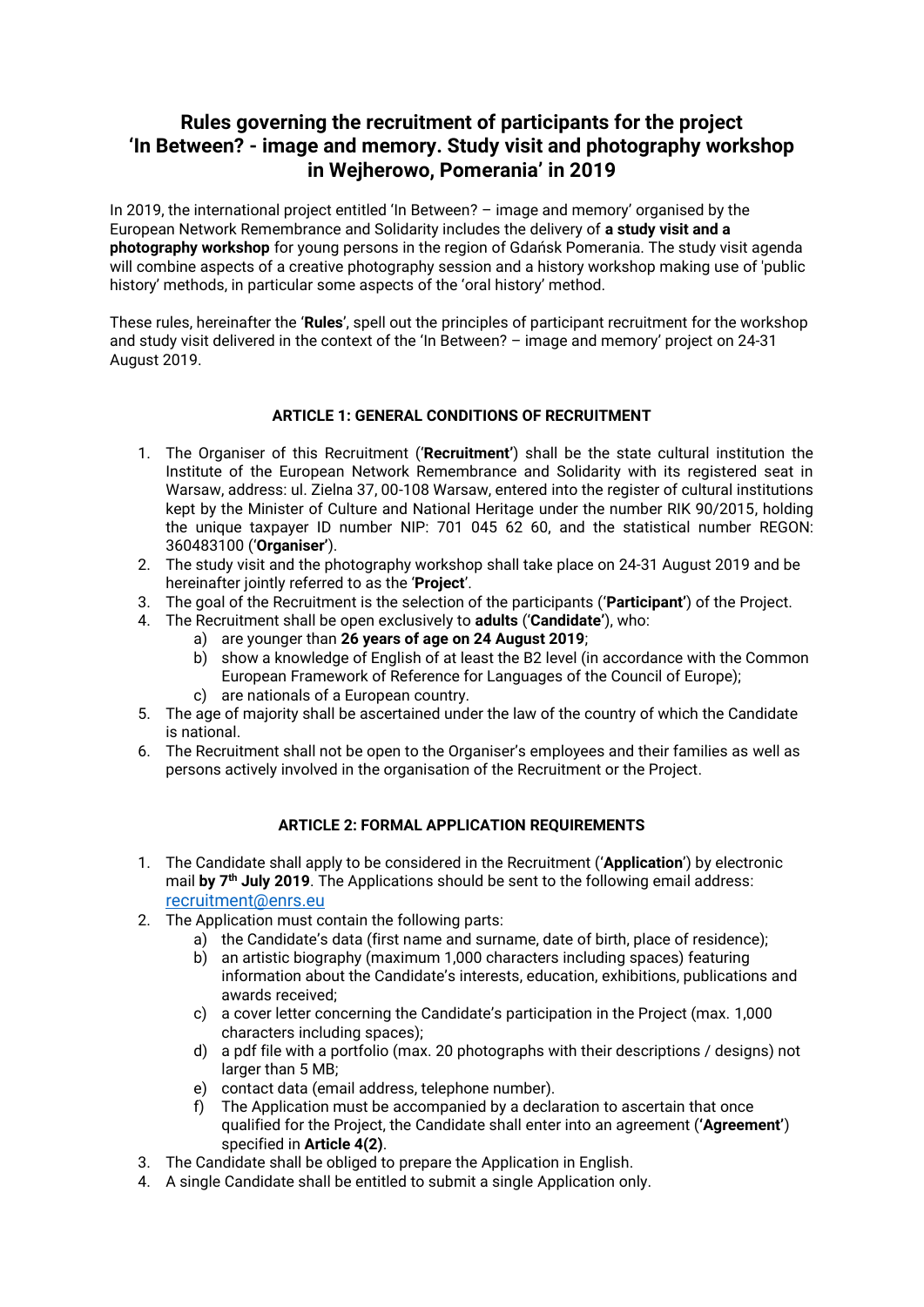#### **ARTICLE 3: RECRUITMENT PROCESS**

- 1. The Project recruitment shall be carried out as follows:
	- a) The Selection Team shall grant a maximum of ten (10) points for the Participant's motivation, his/her interests in arts and history, creative output to date as well as his/her knowledge of English and/or other foreign language declared by the Candidate in the Application and his/her portfolio.
- 2. The Organisers shall reject Applications which:
	- a) contradict the Rules;
	- b) violate social mores, in particular those offensive, vulgar, obscene, falsifying the historical truth, etc;
	- c) violate legislation in force, in particular copyright and derivative rights or the right of publicity.
- 3. The Selection Team shall be composed of the project leader and an arts coach. The Team shall be chaired by a representative of the Organiser.
- 4. The outcome of the Recruitment shall be announced on the website [www.enrs.eu/inbetween,](http://www.inbetween.enrs.eu/)  not later than on **14 July 2019**. The Participants shall be additionally notified of the Recruitment outcome by an email sent to the address indicated in the Application.
- 5. At least ten Participants shall be selected from the Project Candidates.
- 6. In contentious matters, in particular the equal number of points awarded to more than one Candidate, the opinion of the Chairman of the Selection Team shall be decisive.
- 7. Should any of the Participants be struck off the list or withdraw from Project participation, the Organisers shall indicate Participants from the reserve list following the point-based ranking list drafted by the Selection Team.
- 8. Decisions of the Selection Team shall be final and not subject to an appeal procedure.
- 9. The Participants have understood that submitting the Application shall be tantamount to consenting to the provisions of these Rules and acceptance thereof.
- 10. The Participation in the Project shall cover the entire Project, i.e. both the Study Visit and the Workshop. The Organisers do not foresee the Participants taking part in one Project part only.
- 11. In case of the Participant's failure to conform to the provisions of the Rules, the Organiser may decide to exclude the Participant from the Project. The Organiser's decision shall be irrevocable.

# **ARTICLE 4: PARTICIPANT'S OBLIGATIONS**

- 1. In the course of the Project, the Participant shall be obliged to creatively perform his/her tasks and execute his/her original photographs in the context of Project delivery.
- 2. The Organiser shall conclude a separate Agreement with each of the Participants, with the following commitments laid out on the part of the Participant:
	- a) the commitment to fully participate in the Project, i.e. in the Workshop and the Study Visit, as well as to conform to the Organiser's recommendations and all safety and security rules over the duration of Project;
	- b) the commitment to use the Participant's photography equipment during the Project
	- c) the commitment to cover the costs of the Participant's insurance against personal accidents and medical treatment costs, for the duration of the Project in the place(s) where it is carried out;
	- d) the commitment to submit, within a deadline set in the Agreement, documents necessary for the Organiser's reimbursement, onto the Participant's bank account, of the incurred travel costs referred to in Article 5(2-4) of the Rules;
	- e) the commitment to grant the Organiser, free of charge and without any temporal or territorial restrictions, a non-exclusive license to use the photographs authored by the Participant created as part of Project delivery referred to under para. 1 above in all possible fields of exploitation, including those that for technological reasons do not exist at the time of the conclusion of the agreement, in particular in order for the Organiser to be able to prepare a photography exhibition,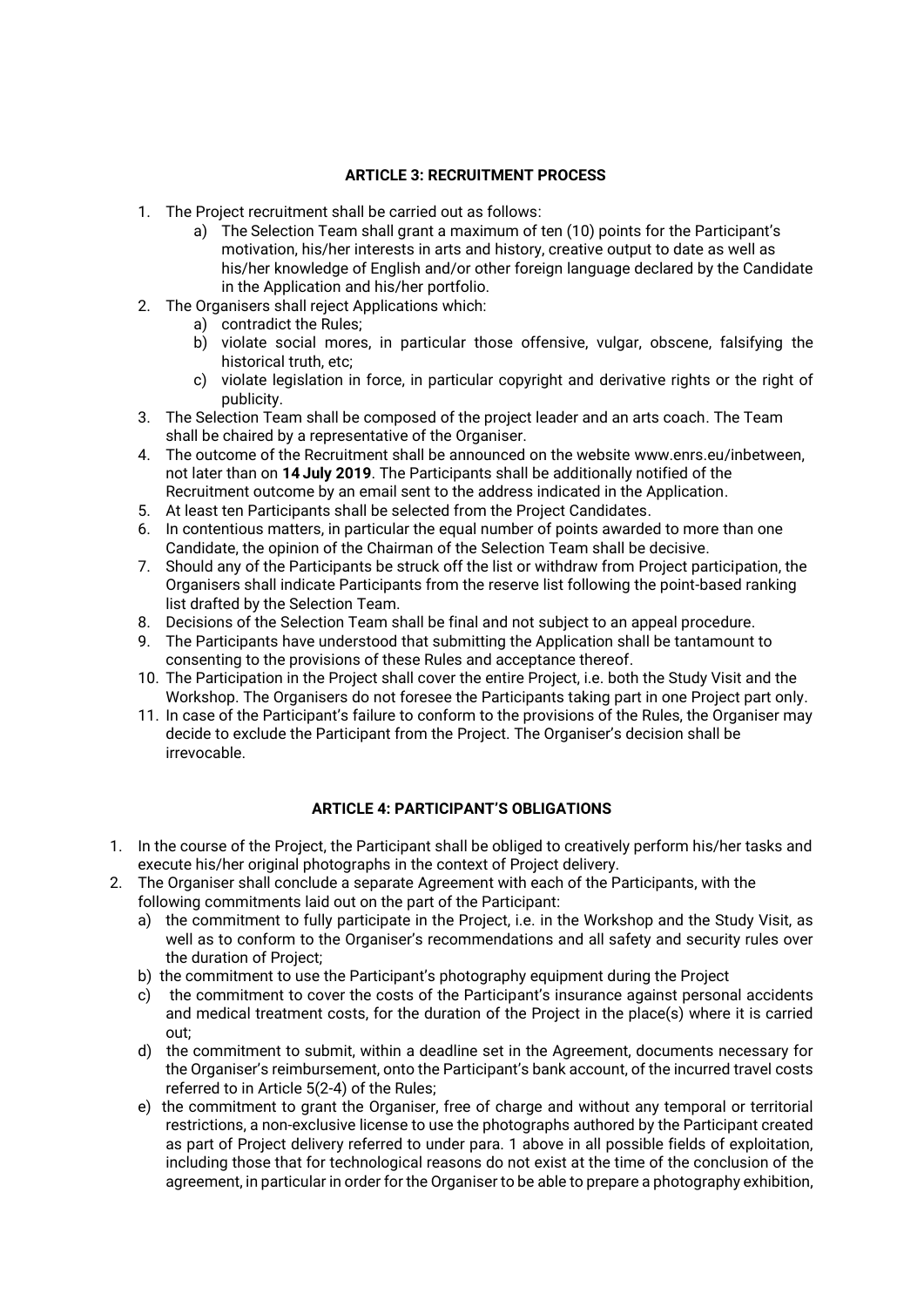both in the form of photo printouts and online;

f) the Participant's commitment to state in descriptions of the photographs created as part of Project delivery publicly shown at exhibitions and in publications as well as other cases of public showings that they have been created in the context of the project 'In Between? - image and memory' organised by the European Network Remembrance and Solidarity;

g) the commitment to grant, free of charge, the Participant's consent to dissemination of his/her image recorded in the context of Project delivery, with no temporal or territorial restrictions, for the purposes of the organisation and promotion of the Project.

#### **ARTICLE 5: FINANCIAL MATTERS**

- 1. The Organiser shall undertake to provide the Participant with accommodation and catering (breakfast and dinner) as well as local transport during the delivery of the Project;
- 2. The Organiser shall cover the costs of the Participant's return transport from his/her place of residence (declared by the Candidate in the application form) to the place of Project delivery (Wejherowo) at the following total amounts:

| up to 150 PLN, gross (or its<br>equivalent in another currency<br>as per the exchange rate of the<br>National Bank of Poland on the<br>travel ticket purchase day) | In case of a distance calculated in<br>a straight line between the place<br>of residence and the place of<br>workshop delivery of from 10 to<br>99 km*                    |
|--------------------------------------------------------------------------------------------------------------------------------------------------------------------|---------------------------------------------------------------------------------------------------------------------------------------------------------------------------|
| up to 400 PLN, gross (or its<br>equivalent in another currency<br>as per the exchange rate of the<br>National Bank of Poland on the<br>travel ticket purchase day) | In case of a distance calculated in<br>a straight line between the place<br>of residence and the place of<br>workshop delivery of from 100 to<br>699 km*                  |
| up to 700 PLN, gross (or its<br>equivalent in another currency<br>as per the exchange rate of the<br>National Bank of Poland on the<br>travel ticket purchase day) | In case of a distance calculated in<br>a straight line between the place<br>of residence and the place of<br>workshop delivery of from 700 km<br>to 1,199 km <sup>*</sup> |
| up to 900 PLN, gross (or its<br>equivalent in another currency<br>as per the exchange rate of the<br>National Bank of Poland on the<br>travel ticket purchase day) | In case of a distance calculated in<br>a straight line between the place<br>of residence and the place of<br>workshop delivery of over 1,200<br>km*                       |

\*in accordance with the distance calculator available at http://ec.europa.eu/programmes/erasmusplus/resources\_en#tab-1-4

- 1. The Organiser shall cover the costs referred to in paragraph 2 exclusively on the basis of the correctly completed form and plane, train and/or coach/bus tickets delivered to the Organiser not later than **within 15 working days after the end of the journey**. After that date, the Participant shall be no longer entitled to travel expense reimbursement.
- 2. The Participants shall undertake to reach the place of the Project delivery not later than **on 25 August 2019 at 10:00 AM. The Organiser will provide accommodation on 24-25 August 2019.**
- 3. The Organiser shall not cover the costs of bank commissions and fees that may be incurred on the performance of banking transactions.
- 4. The Organiser shall not be held liable for any damage to the property or person of the Participant, in particular the Organiser shall not be liable for any possible injuries or unfortunate accidents sustained by the Participant or any other accidental events which may occur over the course of Project delivery.
- 5. The Participants shall be obliged to insure themselves, at their own expense, against personal accidents and civil liability as well as medical treatment costs, for the entire period of Project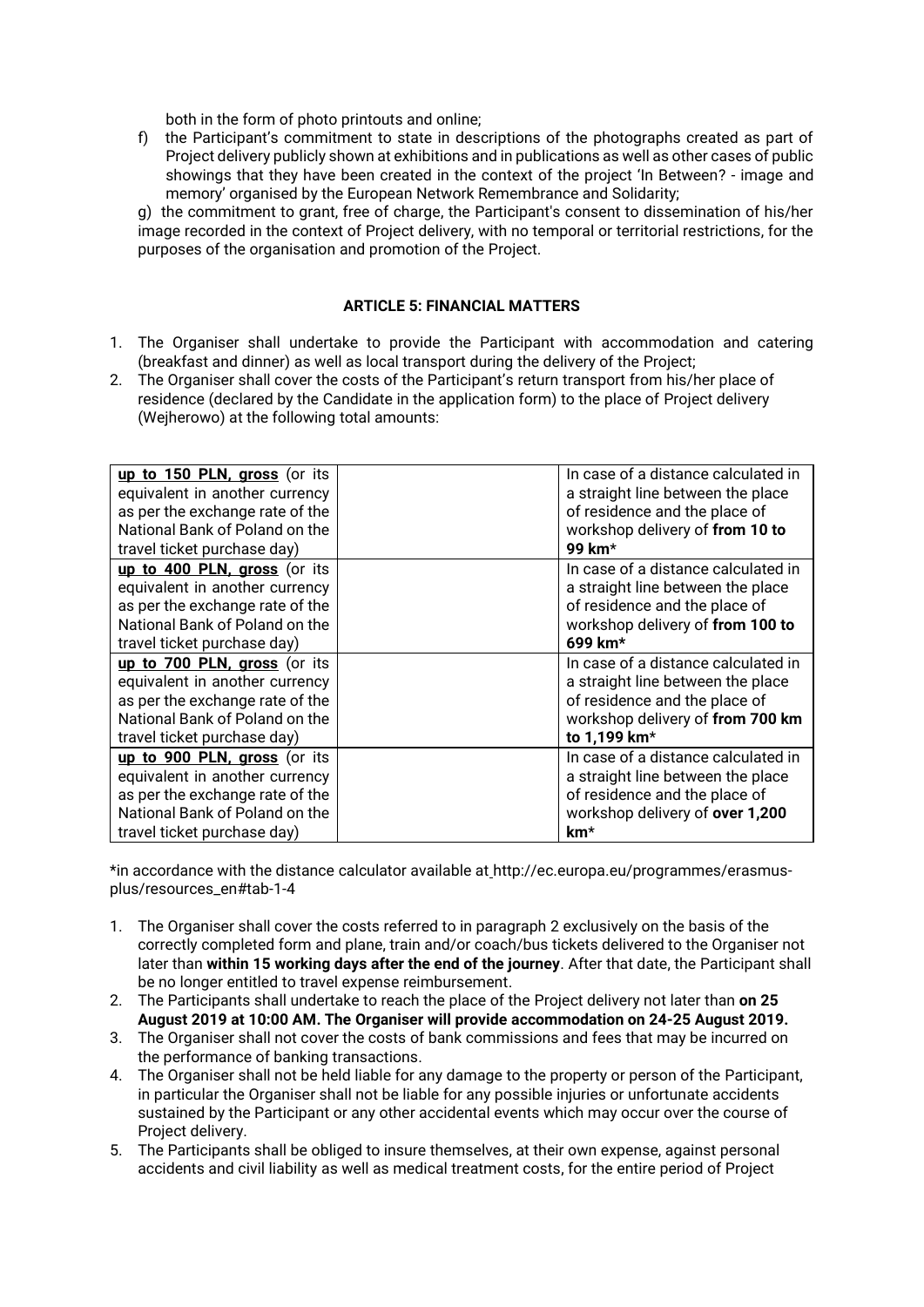delivery and furnish the Organiser with a copy of the relevant policy confirming the fact before the start of the Project.

### **ARTICLE 6: PERSONAL DATA**

- 1. The controller of the personal data of each Candidate who has submitted his/her Application for the Recruitment shall be the state cultural institution Institute of the European Network Remembrance and Solidarity seated in Warsaw at ul. Zielna 37, 00-108 Warsaw, acting on the basis of an entry into the register of cultural institutions kept by the Minister of Culture and National Heritage under the number of RIK 90/2015, holding the unique taxpayer ID number NIP: 701 045 62 60, and the statistical number REGON: 360483100 ('**Controller'**). Each Candidate can get in touch with the Controller using the following email: [ado.enrs@enrs.eu](mailto:ado.enrs@enrs.eu)
- 2. The personal data of each Candidate who has submitted his/her Application for the Recruitment shall be processed by the Controller pursuant to Regulation (EU) 2016/679 of the European Parliament and of the Council of 27 April 2016 on the protection of natural persons with regard to the processing of personal data and on the free movement of such data, and repealing Directive 95/46/EC (General Data Protection Regulation) (OJ L No 119, p. 1), hereinafter the 'GDPR', for the purposes of the Recruitment, Project delivery, implementation of these Rules in the remaining scope and direct marketing of the Controller or a third party.
- 3. Contact data of the data protection officer: jod@enrs.eu
- 4. The personal data of each Candidate shall be processed pursuant to Article 6(1)(b) of the GDPR processing is necessary for the performance of the Agreement to which the data subject is party, which in this case means that the processing of the Candidate's personal data is necessary for the performance of the provisions of these Rules binding for the Candidate. Additionally, the e-mail addresses of the Project Participants shall be processed pursuant to Article  $6(1)(f)$  of the GDPR  $\cdot$ processing is necessary for the purposes of the legitimate interests pursued by the Controller or by a third party, except where such interests are overridden by the interests or fundamental rights and freedoms of the data subject, which in this case means that the Project Participants' personal data shall be processes for the purposes of direct marketing of the Controller or a third party.
- 5. The personal data of the Candidates shall be received by the following categories of entities: Project partner institutions, insurance companies and tourist agencies cooperating with the Organiser in the context of the Project as well as hotels in the location where the Project is delivered and carriers involved in transporting the Participants in the context of the Project, members of the Selection Team who are not staff members of the Institute.
- 6. The personal data of the unsuccessful Candidates not recruited for the Project shall be processed as of their submission of the Application until not later than 5 September 2019 (inclusive) – for the purposes of the Recruitment. The personal data of the successful Candidates recruited for the Project shall be processed as of their submission of the Application until not later than 31 December 2019 – for the purposes of Project delivery and matters related to the Project, while for the purposes of direct marketing – until the Candidate has expressed opposition against the processing of his/her data for that purpose.
- 7. The Candidate shall have the right to request from the Controller to get access to personal data concerning him/her, to have them rectified, erased or their processing restricted as well as the right to data portability.
- 8. The Candidate whose personal data are processed for the purposes of direct marketing shall also have the right to oppose, at any time, the processing of personal data concerning him/her for the purposes of such marketing, including profiling, insofar as the processing involves direct marketing.
- 9. The Candidate shall have the right to lodge a complaint with the President of the Office for Personal Data Protection should he/she find that the processing of his/her personal data infringes on the provisions of the GDPR.
- 10. The submission of the Candidate's personal data shall be voluntary, subject to its being a requirement of these Rules (a contractual term). Failure on the part of the Candidate to submit the